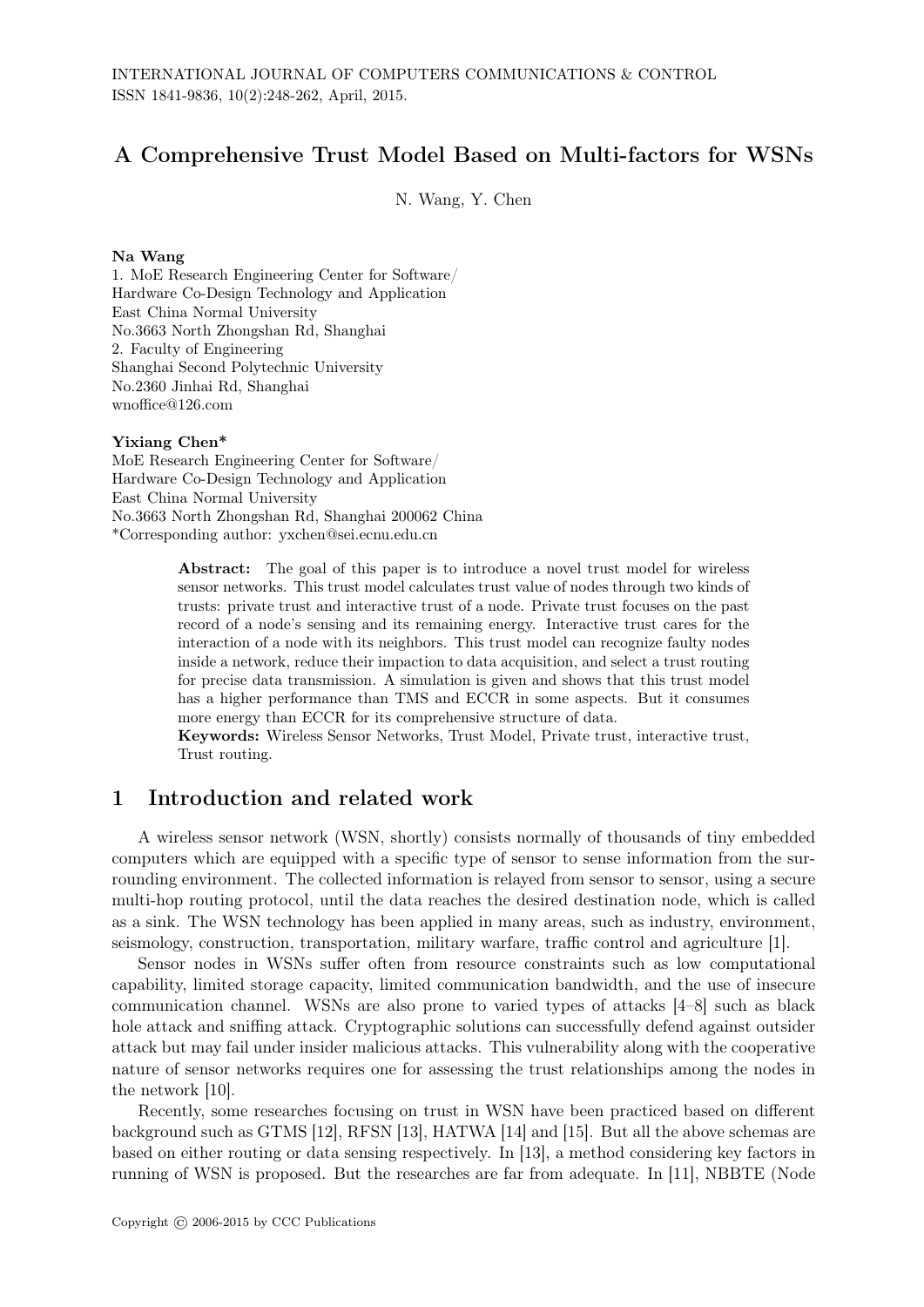Behavioral Strategies Banding Belief Theory of the Trust Evaluation Algorithm) is proposed, which integrates the approach of nodes behavioral strategies and modified evidence theory. The same authors as in [11] proposed in [3] a TMS schema based on the method in [11]. Direct trust value on each neighbor node is calculated by considering trust factors which are defined according to node behaviors in order to detect malicious attacks. At the same time, recommended trust value from common neighbor nodes is obtained through conditional transitivity and the weight of each recommendation is obtained by revised D-S evidence theory. Both [11] and [3] consider factors of received packets rate, successfully sending packets rate, packets forwarding rate, data consistency, time frequency, node availability and security grade. Data consistency is defined that the packets sent among neighbor nodes are similar in the same area according to the application. Time factor is defined that the size of time grade is dependent on the specific situation. If it is established too large, then integrated trust value is affected by history heavily. On the contrary, if it is established too small, then trust value relies on a single period overly. Except for the above three factors, others factors mainly aims on communication. The multi-factors in [11] make a progress in trust management for WSN. With regardless of the core algorithm in [11], the factors considered are reasonable and adequate to compute trust value of a common node. But it does not deal with the relationship of the factors. The reference [2] introduces a notion of trust evaluation to build trust mechanism for each node inside network.

About routing, in order to improve reliability, some multipath routing technologies have been mentioned. The k heavier path is used between the source node and purpose and the packet is divided into different packet to transmit in [19]. In literature [20], they take to adjacent cluster head number as a topological construction weights, looking forward to a constant approximate rate based minimum network connected dominating sets, but this method does not consider cluster head of network node energy influence on the performance of the whole. According to the size of the nodes energy to network between the influence of choice, the literature [21] considers energy as weights, ensure constant approximation rate at the same time as a priority high-energy node cluster of communication between nodes, and, to some extent, improve the network energy efficiency, but it ignores the routing communication costs between clusters, existence of high communication costs of premature failure of the head node limitations. In [22], defining link reliability strategy constructed by remain energy, and communication cost of nodes as topology weight to synthetically reflect the energy efficiency of dominator, an Energy-radio and communication cost route (ECCR) is proposed to solve the problem that the average energy consumption in cluster and minimum communication cost. The author takes both node residual energy and distance into account to compete cluster head, at the same time, in order to reduce the cluster head energy cost, link reliability and hop are used to establish topological structure. The experimental results show that the algorithm not only has the energy saved characters, but also ensures the reliability of topology links and extends the network life-cycle efficiently. But ECCR focus on energy efficiency but not data precision while trust may decide which route is trust for transmission to get more precise data, so the performance can be improved in view of trust value.

In order to meet both data and energy requirement, it is necessary to build a trust model based on multi-factors which consider data, communication, clock and energy to help more application such as data aggregation, fault detection and route selection. The contribution of this paper is:

- 1. Create a node trust model based on interactive factors and private factors.
- 2. Give a routing algorithm to compute routing trust based on nodes' trust value.
- 3. Apply our model in fault detection.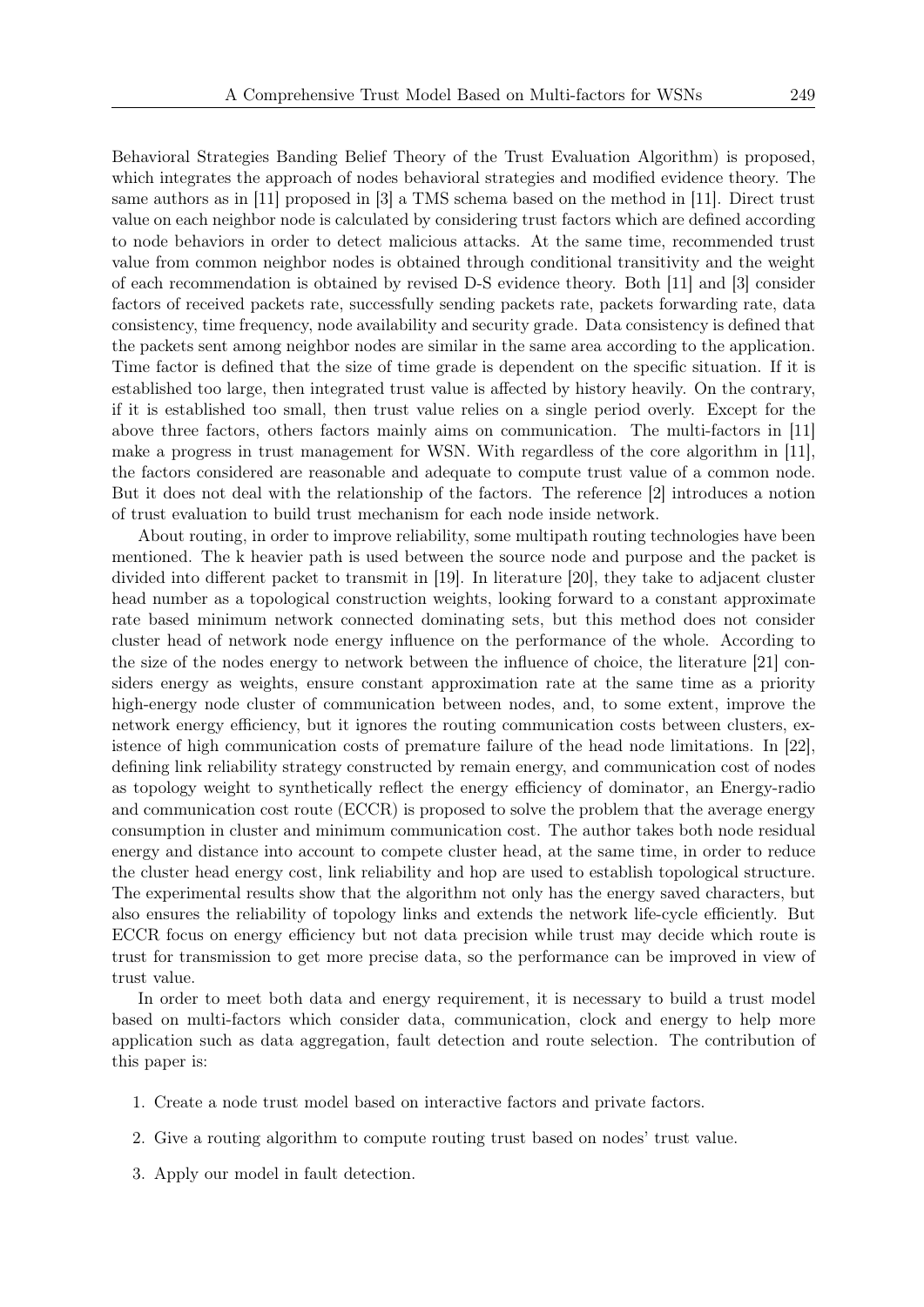4. Evaluate and compare our model with other models.

This paper introduces a novel trust model for wireless sensor networks. This trust model calculates trust value of nodes through two kinds of trusts: private trust and interactive trust. Private trust focuses on the past record of a node's sensing and its remaining energy. Interaction trust cares for the interaction of a node with its neighbors. This trust model can recognize faulty nodes inside a network, reduce their impaction to data acquisition, and select a trust routing for precise data transmission. A simulation is given and shows that this trust model has a higher performance than TMS and ECCR in some aspects. But it consumes more energy than ECCR for its comprehensive structure of data.

The rest of the paper is organized as follows. The definitions and models are proposed in section 2 and 3. The routing algorithm based on our trust model is depicted in Section 4 and we apply this model in fault detection on section 5. The comparison and evaluation of our trust model with other models are given in Sections 6. The conclusions and future work are presented in Sections 7.

## 2 Definition of key attributes for trust in wireless sensor networks

In order to defeat various attacks, we have to take all kinds of factors that depend on the interactions between neighbor nodes into account. However, there is an obvious trade-off between the number of factors and the energy consumption. In this paper, we pay attention on four key attributes which are called as to be connectivity, consistency, synchronization and adequacy to the node's trust. Since the structure of WSN is divided into inner indicating the level within one cluster and outer intra indicating the level between clusters heads. The structure is shown in Figure 1.



Figure 1: The structure of WSN

We focus on the evaluation of nodes in one cluster and then use the same method to evaluate the trust between cluster heads. Before doing it, we depict the running process of stages within a WSN as follows.

Event-driving stage: When there is a request of detecting in a certain field from sink node, sink node will send a sensing order to its neighbor nodes.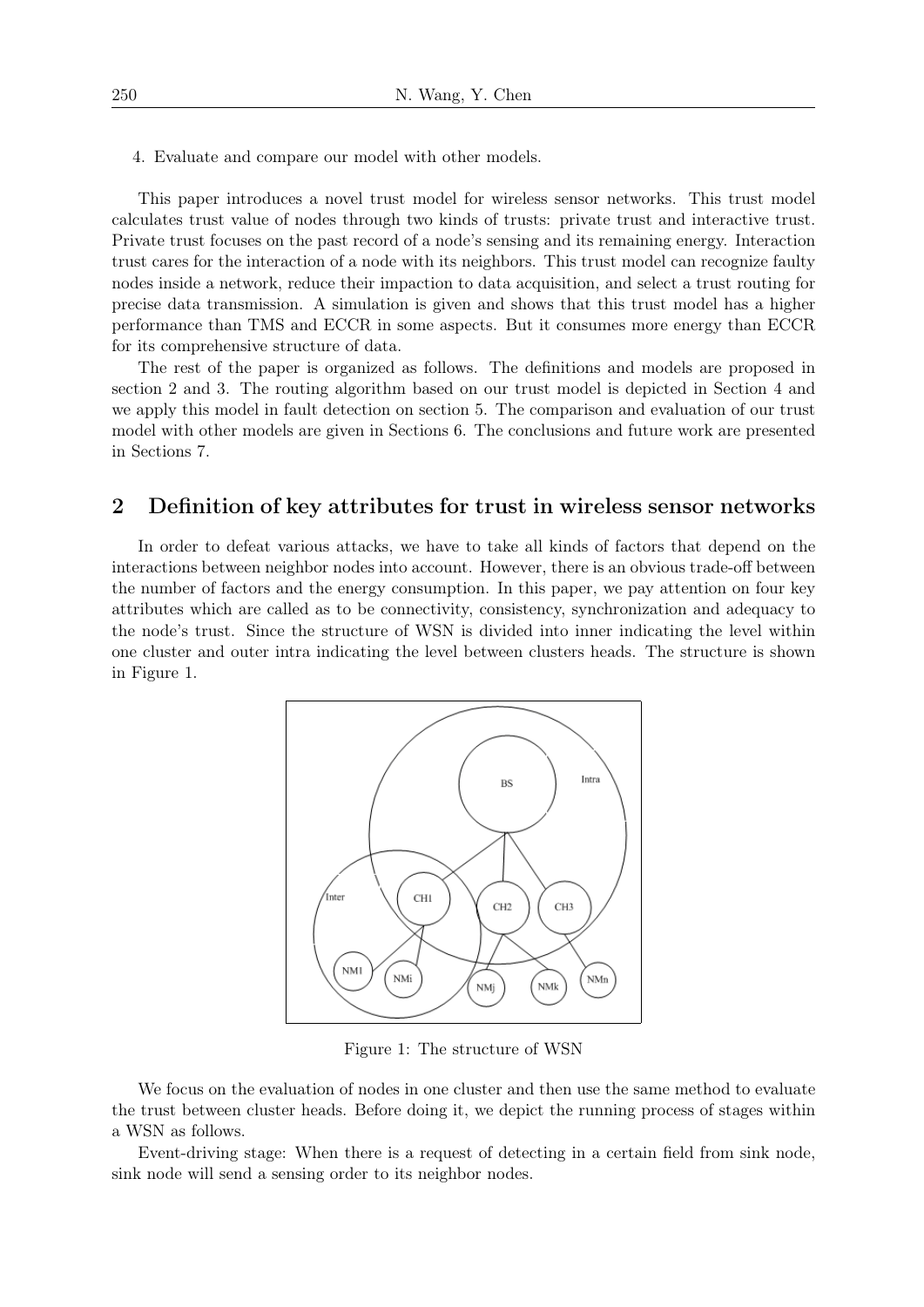Self-organizing stage: The nodes received the request will be as the first level cluster heads. And the cluster heads will select their members according to cluster protocol such as LEACH.

Detecting stage: Member node senses data after receiving the request message from its cluster head. The sensing action is frequent according to the sampling period.

Communication stage: member node sends its data to the cluster head and its neighbors. In this stage, interaction and data aggregation are crucial to trust value. When a member node sends data to other nodes, there will be two cases that are successful connection and failed connection with regard to communication. And the data sent from a certain member node may have two results comparing with other data that is consistent and inconsistent with regard to data. Furthermore, the sensing moment should take into account when measure data consistency since data has time attribute.

Data aggregation: After data exchange, each node has the information of its neighbors and cluster head has the information of all members in cluster. In order to reduce information and energy consumption, data from member nodes will be aggregated in head with certain format and will be sent to high-level head.

Convergence stage: Data from each level head will be aggregated and sent hierarchically till to the sink.

During the process, attacks such as bad mouth and fault such as hardware fault may influence the result of aggregation. Both attack and fault are called abnormal cases in this paper. In order to exclude the abnormal nodes, one of the resolve methods is giving a trust value to each node. When the trust value is keeping lower for certain duration, it should be deleted from the network. Since the communication and sensing are the main action in WSN, the interaction and data should be regarded as the main parameters to construct trust value.

## 3 Node trust model based on multi-factors

In this section, we divide node trust into two parts: interactive trust and private trust. Interactive trust describes the trust of a node's interaction with its neighbor nodes based on interactive factors. Private trust focuses on describing a node's nature reputation based on private factors.

### 3.1 Introduction of factors

In WSN, there are interactions between nodes, so we abstract interactive factors. During the interactions, data including its time attribute will be exchanged in cluster head. We call them as interaction, data and time. Considering the factors, we should give a combined trust model. But as the relations between factors are not simple, traditional model cannot be applied here. Generally, relations between two factors are divided into three classes that are promoted, opposite and uncorrelated. Promoted relationship means the promoting of A will make B promote. Opposite relationship means the promoting of A will make B decline. And uncorrelated relationship means the change of A will make no influence on B. The factors within this paper have relationship as depicted in Table 1. Table 1 describes the relationship of interactive factors which involve success interaction between nodes, data similarity between nodes and approximate sensing time of two nodes. Here, symbol plus means promoted relation between two factors, minus means opposite relation and blank means uncorrelated relation. It is shown in table 1 that when valid interaction increased, similar data will increase (Here, we consume general case that normal data is more than fault data). Time which is an attribute of data has the same relation with other factors as data.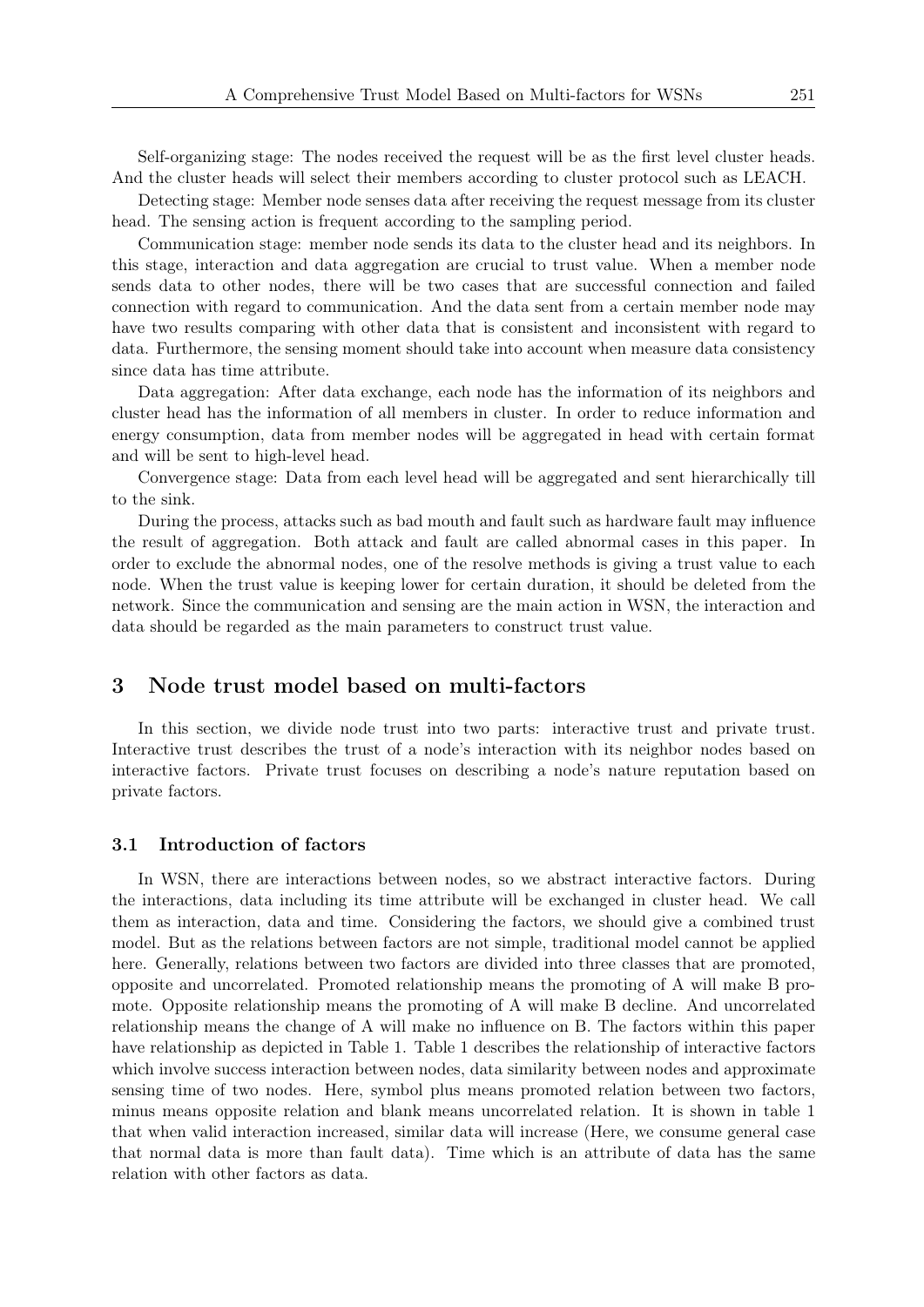|             | Interaction | Data | Time |
|-------------|-------------|------|------|
| Interaction |             |      |      |
| Data        |             |      |      |
| Time        |             |      |      |

Table 1: Relationships between interactive factors

| Table 2: private factors |  |
|--------------------------|--|
| Factors: Data   Energy   |  |

We also consider the private factors of a node in this paper. Table 2 describes the private factors for a single node in which the variation of sensing data in a period and remaining energy are taken into account. The data factor relates the data correctness and energy factor relates to the node's working ability. We give a reward coefficient to correct data and a penalty coefficient to error data. Energy is a natural factor that can deduce from initial energy and remaining energy. It decides whether the node is running.

### 3.2 Interactive factors

We define the interactive factors as:

Interaction: When considering the number of continuous communication during t, we compute it as

$$
\text{DCT}_{i,j}(\Delta t) = \left[ \left( \frac{100 \cdot s_{i,j}(\Delta t)}{s_{i,j}(\Delta t) + f_{i,j}(\Delta t)} \right) \left( \frac{1}{\sqrt{f_{i,j}(\Delta t)}} \right) \right]. \tag{1}
$$

In order to compress the size of data for energy consumption reduction, the trust value is multiplied by 100 and get integer. Where,  $s_{i,k}(\Delta t)$  is the success number of communication between node *i* and *j* in time  $\Delta t$ , and  $f_{i,j}(\Delta t)$  is the failure number of communication between node *i* and *j* in time  $\Delta t$ . When failure number is larger than success number, we may think that these two nodes *i* and *j* are distrust. We make the value decline sharply by dividing  $\sqrt{f_{i,j}(\Delta t)}$ . Specially, if  $f_{i,j}(\Delta t) = 0$ , we set  $\text{DCT}_{i,j}(\Delta t) = 100$  [16].

Data:

$$
\text{DST}_{i,j}(\Delta t) = \left[ \left( \frac{100 \cdot c_{i,j}(\Delta t)}{c_{i,j}(\Delta t) + d_{i,j}(\Delta t)} \right) \left( \frac{1}{\sqrt{d_{i,j}(\Delta t)}} \right) \right].
$$
 (2)

$$
c_{i,j} = \frac{X_i X_j}{X_i^2 + X_j^2 - X_i X_j}.\tag{3}
$$

 $c_{i,j}(\Delta t)$  is the total number of similar data comparison of node *i* with *j* in  $\Delta t$  time, and  $d_{i,j}(\Delta t)$  is the total number of dissimilar data comparison.  $X_i$  is sensing data of node *i*. Specially, if  $d_{i,j}(\Delta t) = 0$ , we set  $DST_{i,j}(\Delta t) = 100$ .

Time:

$$
T_{i,j} = \left\lfloor \frac{100 \cdot T_i T_j}{T_i^2 + T_j^2 - T_i T_j} \right\rfloor.
$$
\n
$$
(4)
$$

The factors above can fulfill the complexity of trust evaluation. Furthermore, the factors will change with the elapse of time not only by themselves but by other factors.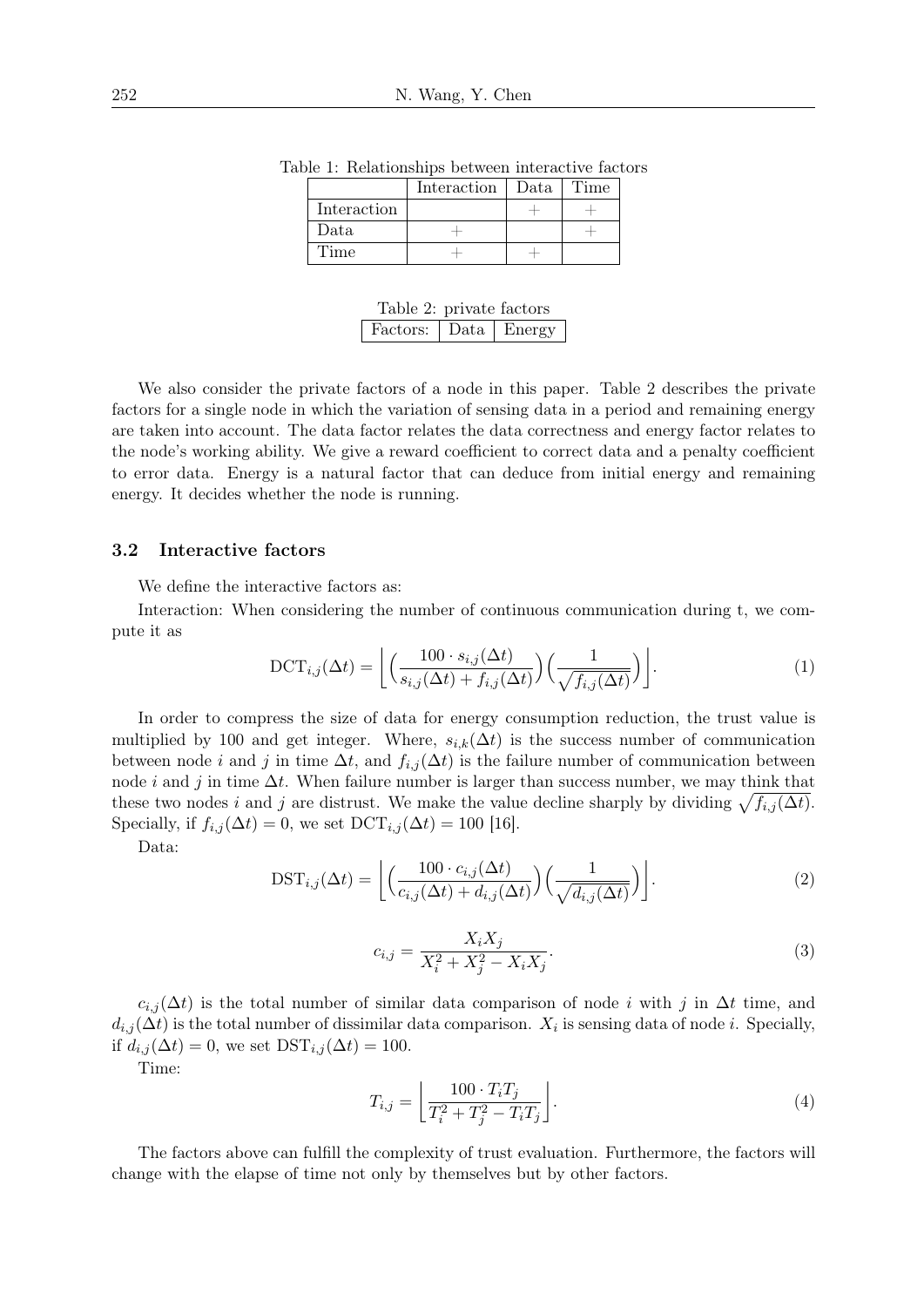#### 3.3 Interactive trust related to interactive factors

Now, we present the interactive trust based on interactive factors. Interactive factors mentioned above are abstracted from WSN which are crucial when computing the trust value between nodes. In order to depict the relations and factors' importance in the model, we use a weighted trust model to compute trust value between two nodes as formula (5).

$$
T_I = \left\lfloor \prod_{i=1}^n y_i^{\alpha_i} \right\rfloor \qquad \left( \sum_{i=1}^n \alpha_i = 1 \right). \tag{5}
$$

*T<sup>I</sup>* presents the direct interactive trust between two nodes, and *y<sup>i</sup>* is value of the ith factors with its weight  $\alpha_i$ . Here,  $y_i$  indicates four factors which come from formula (1)-(4). Since  $\alpha_1$  is the weight of factors, its value should display the importance of a factor in  $T_I$ . With considering the relations described in table 1, we use reciprocal matrix to decide each factor's weight.

For example, from the perspective of optimization, the approach of measuring sort vector according to reciprocal matrix is based on the fact that when  $A = (a_{i,j})_{n \times n}$  is a reciprocal matrix,  $A\omega = n\omega$  and  $\omega = (\omega_1, \omega_2, \dots, \omega_n)^T$  where  $(a_{i,j}) = \omega_i/\omega_j$ .

In our paper, we set the reciprocal matrix based on table 1 as Figure2. And use method naming right characteristic root to calculate weight vector as:

(Interaction, Data, Time)=(0.5869, 0.3238, 0.0893).

$$
\begin{bmatrix} 1 & 2 & 6 \ 1/2 & 1 & 4 \ 1/6 & 1/4 & 1 \end{bmatrix}
$$

Figure 2: Reciprocal matrix

#### 3.4 Private trust based on private factors

In WSN, a node's private trust will depend on its previous action. This private trust must be penalized when its sensing data is deviated far from the average and be awarded when its sensing data is correctly consecutively. For example, a fire can start near a sensor, so that sensor will read values higher than its neighbors at round one. If this is the case, and a large penalty is given to the sensor then it will considered as a fault node where in fact it is not. In our work, the node will be penalized with a small factor and will be rewarded in the next round, since the average will tend to be that of a disaster state. Private trust has a combination method that is shown in formula (6).

$$
T_p = \begin{cases} \theta_1 \cdot T_{p-1} + \theta_2 \cdot F + \theta_3 \cdot (e^{-R} - 1) + \theta_4 \cdot E, & \text{if } D > \text{threshold}; \\ T_{p-1}, & \text{if } D \le \text{threshold}. \end{cases}
$$
(6)

In this formula,  $\theta_1 + \theta_2 + \theta_3 + \theta_4 = 1$ . *F* presents the number of consecutive same sensing out of a predefined number whose value varies between 0 and 1,  $T_{p-1}$  is the last trust value in the previous round, *D* is the deviation from normal value of sensing, *R* is the number of misreading and *E* is whether the node can be found by its parent.  $\theta_2$  and  $\theta_3$  are reward and penalty coefficient respectively whose value can vary between 0 and 1. *E* is deduced from  $E_r/E_i$ where  $E_r$  is remaining energy and  $E_i$  is initial energy. When  $E_r/E_i$  is lower than that can support transmit, *E* is set as  $-1$ , otherwise, *E* is set as 0.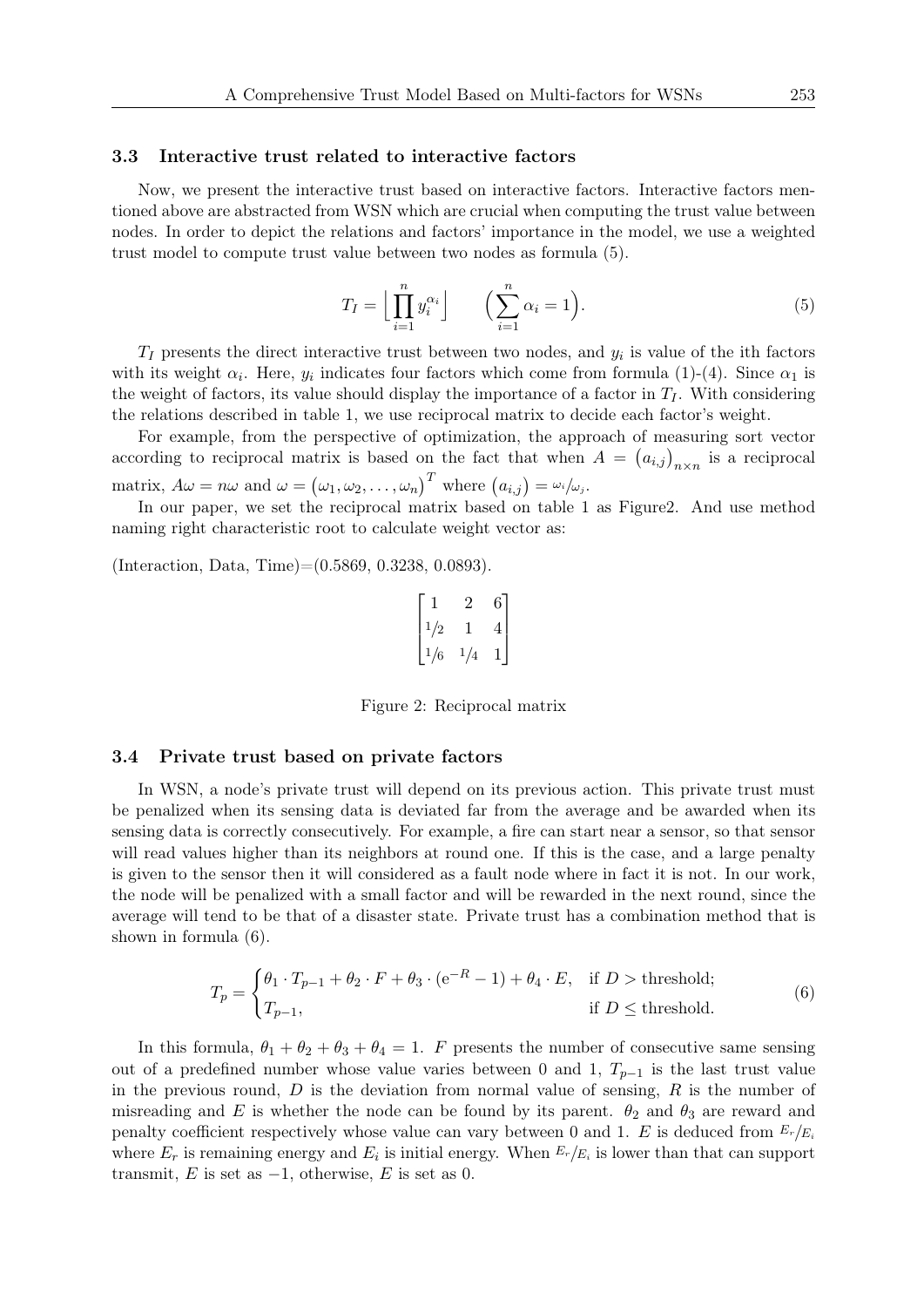Once  $T_p$  is equal to 0, the node is regarded as faulty to be deleted from the network. Once  $E_r/E_i$  is equal to 0, the node is out of work to be deleted.

In order to keep consistent with  $T_I$ ,  $T_p$  should be multiplied by 100 to get an integer too.

## 4 Routing algorithm based on multi-factors

### 4.1 Double-weight trust diagram

When consider nodes in one cluster, we get a  $G = (V, E, W_v, W_E)$  consisting of vertexes V, edges *E* and weight *W*. Each vertex is a node and each edge is the connection of two neighbors. We set private trust of a node as the vertex weight and interactive trust as the edge trust. The Figure 3 is a double-weight trust diagram.



Figure 3: Double-weight trust diagram

In this diagram, node *n*1 has its private trust 0.96 and three interactive trusts 90, 95, 95 with *n*1, *n*4 and *n*5 respectively. It is assumed that *n*3 is the cluster head, when *n*1 transmits its sensing data to cluster head, it can route as  $\{1,2,3\}$ ,  $\{1,5,3\}$ ,  $\{1,4,5,3\}$ ,  $\{1,2,5,3\}$ ,  $\{1,5,2,3\}$ and *{*1*,* 4*,* 5*,* 2*,* 3*}*. Here, we do not consider circle since the circle can't increase the trust of a routing. In order to select the most trustful routing, we must compute the trust of each routing.

#### 4.2 Routing trust

In [18], Chen et al propose a matrix-based computing method for max-mean measurement. The model defines a series of matrices  $S^k = (s^k_{uv})_n$  for max-mean degree inductively as  $S^1 = A$ and  $S^k = A \odot S^{k-1}$ , for any  $k2$ ,

$$
s_{uv}^k = \begin{cases} 0, & u = v; \\ 1/k \max\{a_{ur} \oplus s_{uv}^{k-1}\}, & \text{otherwise.} \end{cases}
$$
 (7)

Where

$$
a \oplus b = \begin{cases} 0, & \min\{a, b\} = 0; \\ a + b, & \text{otherwise.} \end{cases}
$$
 (8)

Our trust diagram in Figure 3 describes the private trust and interactive trust respectively, but, when selecting a route, a combined trust should be considered. We indicate private trust as  $P_t$  and interactive trust as  $I_t$ , then the combined trust can be computed through formula  $(9)$ .

$$
C_t = \sqrt{P_t \cdot I_t}.\tag{9}
$$

The trust matrix for Fig.1 is as Figure 4.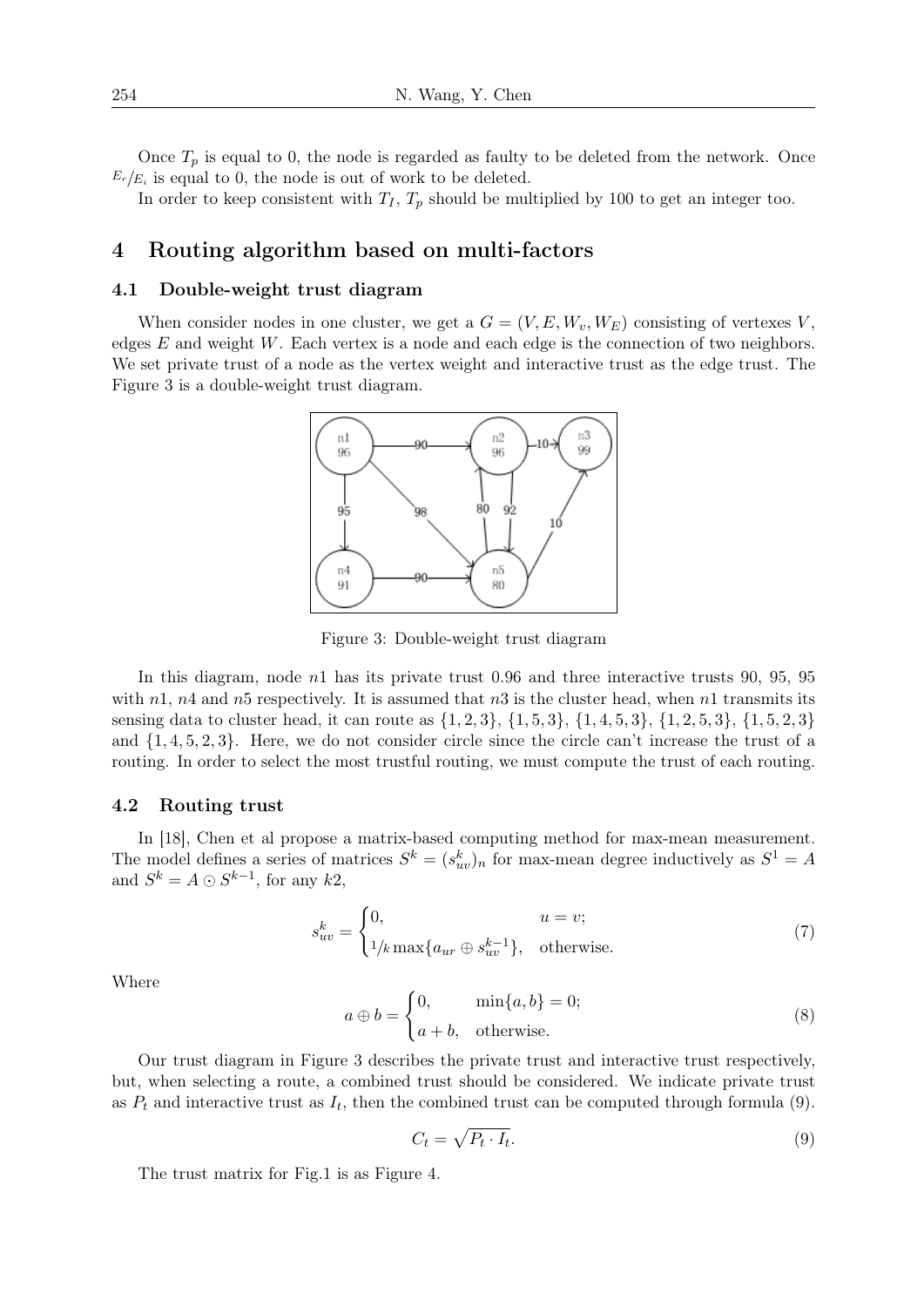|                | 93             | $\overline{0}$  | 95             | $95^{\circ}$      |
|----------------|----------------|-----------------|----------------|-------------------|
| $\overline{0}$ | $\overline{0}$ | 92              | $\overline{0}$ | 92                |
| 0              | $\overline{0}$ | $\overline{0}$  | $\overline{0}$ |                   |
| $\Omega$       | $\overline{0}$ | 0               | $\Omega$       | 91                |
|                | $80\,$         | $\overline{30}$ | 0              | $\mathbf{\Omega}$ |

Figure 4: Trust matrix for figure.3

According to formula (7) and (8), the six routing trust is shown in Table 3.

| Table 3: routing trust for Figure.3                                                       |  |  |  |  |  |  |
|-------------------------------------------------------------------------------------------|--|--|--|--|--|--|
| Routing $\{1,2,3\}$ $\{1,5,3\}$ $\{1,4,5,3\}$ $\{1,2,5,3\}$ $\{1,5,2,3\}$ $\{1,4,5,2,3\}$ |  |  |  |  |  |  |
| Trust                                                                                     |  |  |  |  |  |  |

It is clearly that, if precise is prior to length, routing *{*1*,* 5*,* 3*}* should be selected as routing between *n*1 and the cluster head *n*3.

# 5 Application of our model in fault detection

One of the critical tasks in designing a wireless sensor network is to monitor, detect, and report various useful occurrences of events in the network domain which is determined by the result of data aggregation. But sensor nodes are neither reliable nor stabile due to outer factors as environment and inner factors as energy. Then fault detection is critical to the efficiency of data aggregation scheme. In our former work [18], we present an improved k-means data aggregation algorithm considering the proposal of outliers. Each cluster includes three types of sets: aggregation data set, fault data set and abnormal data set. Abnormal nodes can be detected according to the aggregation result. But the detection of fault nodes is completed in a hierarchical structure till the level of sink.

When trust value reserved as an attribute of a node, the detection of fault node and outlier during data aggregation can deduce from trust values. If a node's private value is higher than a threshold, it is regarded as a normal node. When nodes are not regarded as normal, they may be outlier or abnormal nodes which must be recognized with using interactive value. If its interactive trust is higher than a threshold while its private trust is low, it may be the case that the node is located on the edge of the event area and detects an event such as fire or insect pest. Otherwise, it must be a fault node. The process is described in Figure 5.

### 6 Validations and evaluations

#### 6.1 Properties of *T<sup>I</sup>*

As interactive trust value is depended on multi-factors, the value of each factor should impact the trust value. That is to say the increasing of factors' value can lead to the increasing of interactive trust value. In another aspect, impacting of one factor must be limited. Generally, trust value is set as a real that lower than 1. We can prove the property above.

Assertion 1.  $T_I \leq 1$ .

**Proof:** In formula (5):  $T_I = \prod_{i=1}^n y_i^{\alpha_i}$   $(\sum_{i=1}^n \alpha_i = 1)$ ,  $y_i$  means interaction, data or time.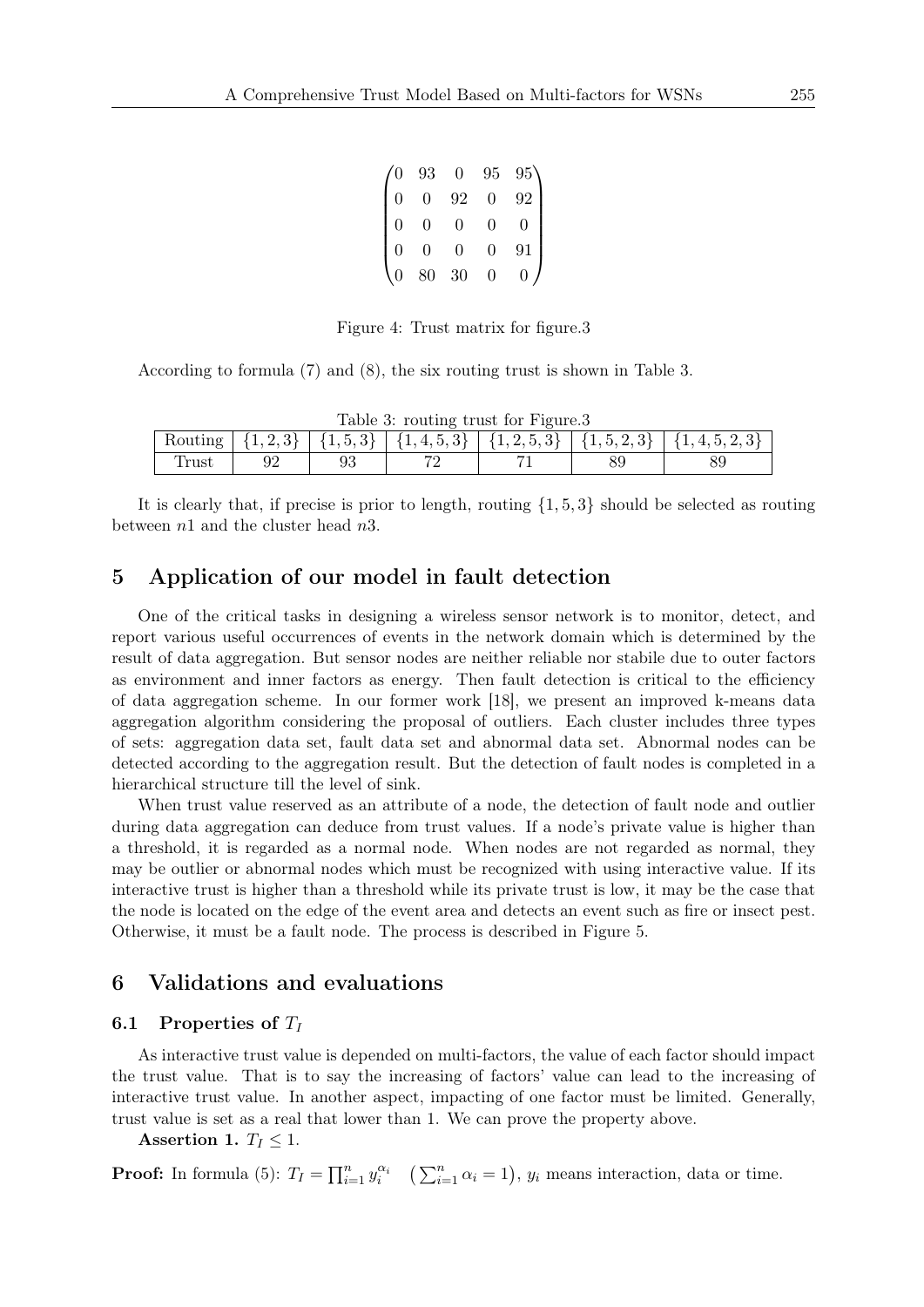

Figure 5: Process of fault detection based on trust

According to formula  $(1)$ ,  $(2)$  and  $(4)$ : Interaction  $\leq$  1; Data  $\leq 1$ ; Time  $\leq 1$ ;  $\sum_{i=1}^{n} \alpha_i = 1, \, \alpha_i \leq 1.$ Then  $T_I \leq 1$ .

Assertion 2. *T<sup>I</sup>* is monotone.

Proof:

$$
\bar{T}_I = \alpha_i \cdot y_i^{\alpha_i - 1} \cdot y_1^{\alpha_1} \cdot \dots \cdot y_{i-1}^{\alpha_{i-1}} \cdot y_{i+1}^{\alpha_{i+1}} \cdot \dots \cdot y_n^{\alpha_n} \ge 0.
$$

This attribute ensure that the increasing of factors' value can lead to the increasing of interactive trust value.

Assertion 3.  $T_I$  is agglomerate.

Proof:

$$
\overline{\overline{T}}_I = \alpha_i(\alpha_i) \cdot y_i^{\alpha_i - 2} \cdot y_1^{\alpha_1} \cdot \dots \cdot y_{i-1}^{\alpha_{i-1}} \cdot y_{i+1}^{\alpha_{i+1}} \cdot \dots \cdot y_n^{\alpha_n} \leq 0.
$$

This attribute ensure that impacting of one factor is limited.

### 6.2 Properties and evaluation of *T<sup>p</sup>*

In formula (6), the initial private trust value is 1, with the running of WSN, the value either keeps unchanged or iterates with the penalty and reward coefficients which make the value being lower than 1. If we set  $\theta_2 = 0.5$  and  $\theta_3 = 0.5$ , where the same 0.5 has different impact on correct reading and misreading since the misreading is depicted in exponential manner. When a round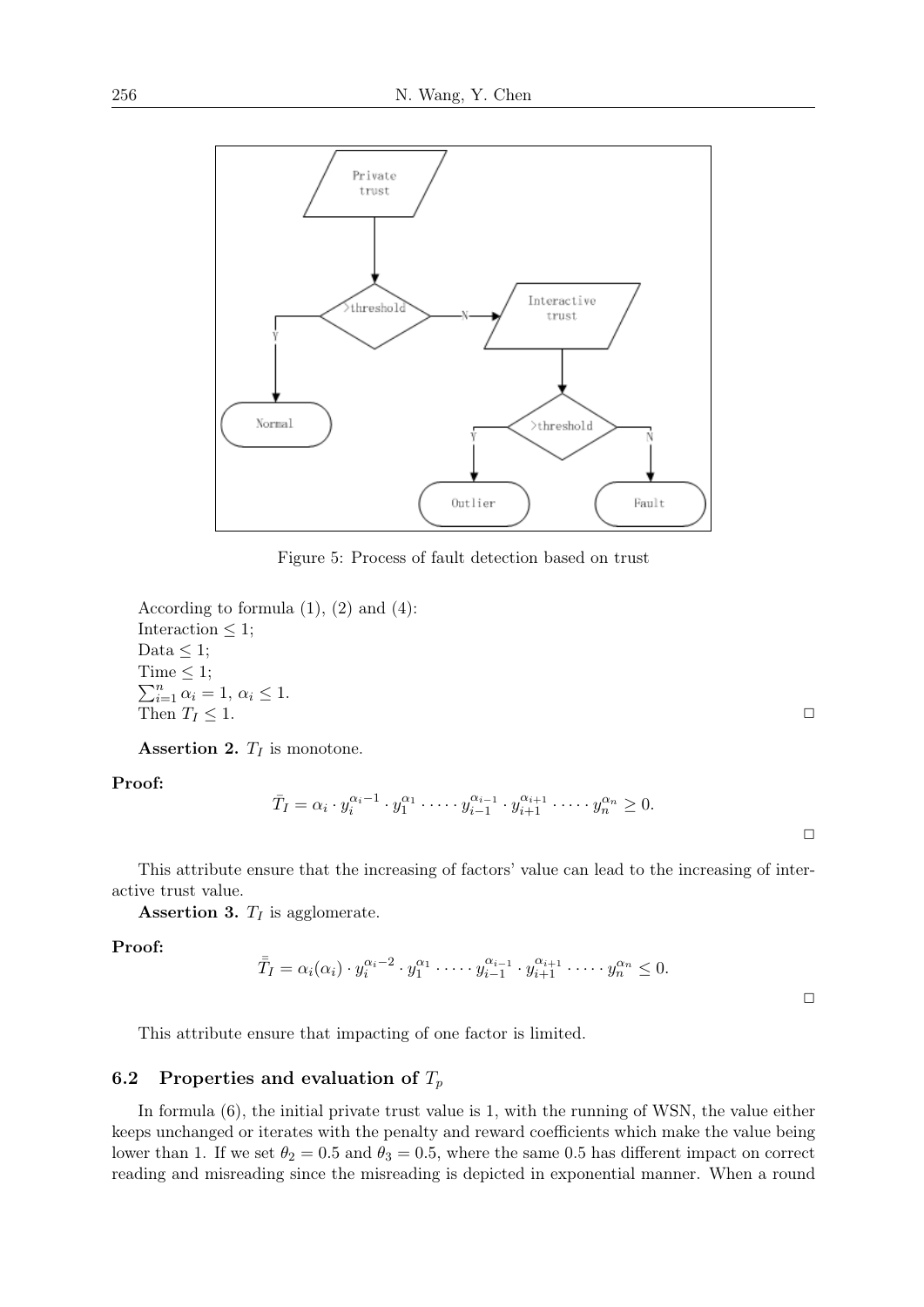of simulating is set as 10 reading and initial value of trust is set as 1, the private trust value of normal node, event node and fault node is shown in Figure 6. If we only consider data, normal nodes' private trust will not change during the process, while event nodes' will decline at the beginning of event, then raise at the next round since the penalty will offset by the reward. Fault nodes' trust will decline immediately until reaching zero and the nodes will be deleted from the network.



Figure 6: Private trust value for different nodes

#### 6.3 Evaluation of routing selection based on our model

In WSN, it is important to choose a routing protocol, because the efficient routing paths between the sensor node and the sink change with time, especially in case of considering different factors. The above greedy forwarding is a candidate because it is simple and efficient about data transmission. In greedy forwarding, each node just needs to know three pieces of information: the trust value of its own and interaction with neighbors, its location, the location of neighbors. The relative location is displayed in Figure 3 by directed arc, the direction is from nodes farther away from destination to nodes nearer to the destination. The impacts of interaction trust based on channel failure rate and private trust base on sensing failure rate on routing reliability can be described in Figure 7.

Our simulation experiment is based on ns3. Fifty sensor nodes are distributed in a space of 500*×*700, and the communication radius is set as 60. Each node has two to five neighbors in the experiment and the node's location is already known. The detailed value is shown in Table 4. The comparison of routing reliability for ECCR and our model with different fault rate is shown in Figure 8. Here, reliability displays valid interaction and precise data transmission. We can get that our model has a higher reliability than ECCR in the whole. Especially, when there are fault nodes in routing, our model is effected little in reliability while ECCR's reliability declines a lot just because it does not consider sensing failure caused by faulty nodes. But our model selects normal nodes with high private trust to transmit data to a neighbor node having highest interaction trust with it.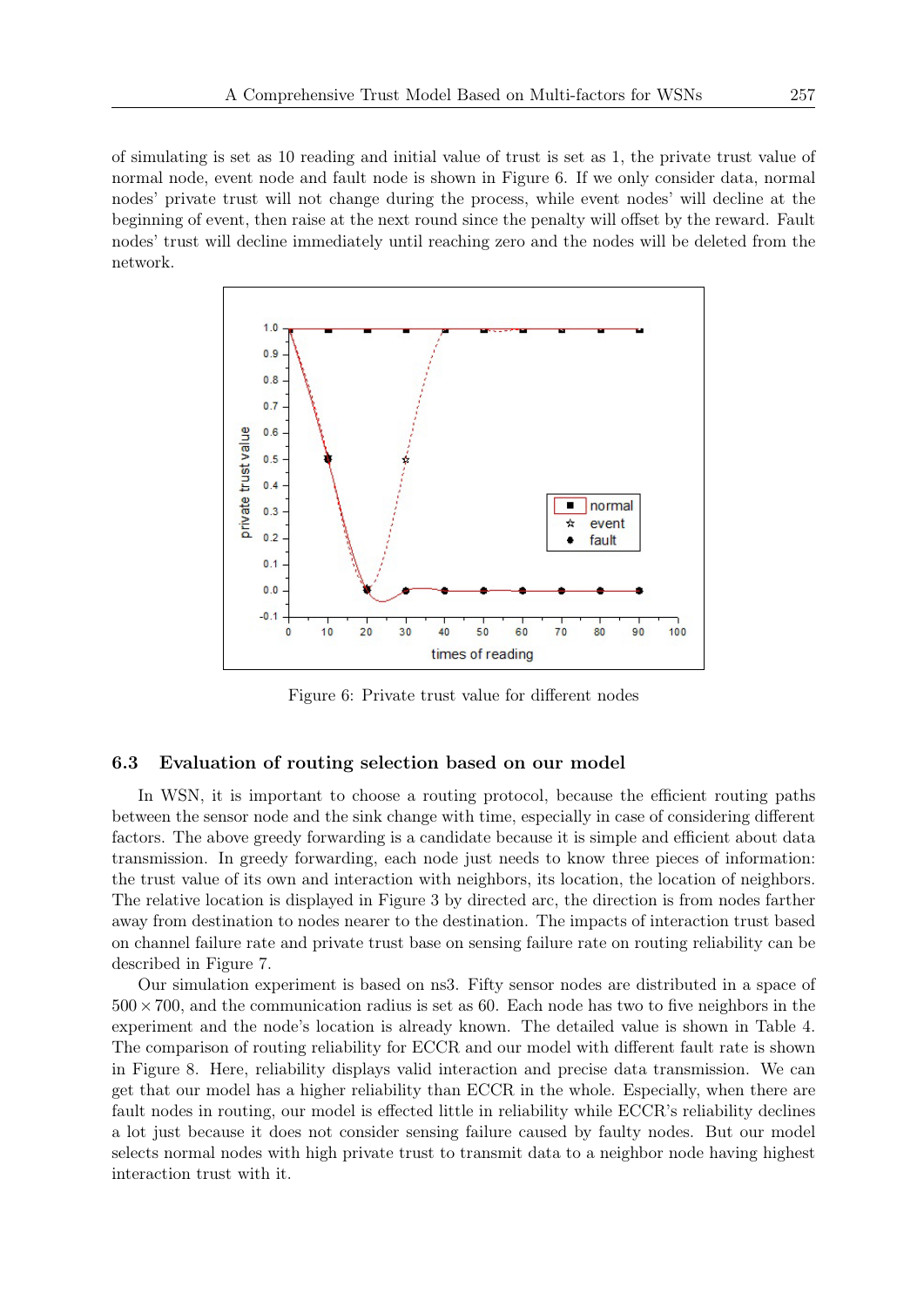

Figure 7: Relationship between reliability and failure rate

| Symbol           | Table +. values in evaluation<br>Description | values  |
|------------------|----------------------------------------------|---------|
| N                | Number of nodes                              | 50      |
| $\boldsymbol{n}$ | Number of CMs in a cluster                   | $6 - 8$ |
| $\boldsymbol{m}$ | Number of CM's neighbors                     | $4-6$   |
| $\theta_1$       | History trust coefficient                    | 0.9     |
| $\theta_2$       | Reward coefficient                           | 0.04    |
| $\theta_3$       | Penalty coefficient                          | 0.05    |
| $\theta_4$       | Energy coefficient                           | 0.01    |
| t.               | Threshold for E                              | 0.1     |

Table 4: Values in evaluation

Except for reliability, energy consumption is another important merit to measure the routing protocol based on the trust model. The structure of data is shown in Table 5. Simulation result shown in Figure 9 indicates that the energy consumption of ours models is higher than ECCR because our model keeps a larger size of data than ECCR since ECCR does not consider sensing data. It also indicates that the fault rate impacts a lot in our model because when a node is faulty, its private trust value is computed by the iterated part in formula (6).

| Node ID                                                          | The size of interaction |           | Table 9. Diructure of uata ill our mouch<br>The size of similar |           | The size of trust     |  |
|------------------------------------------------------------------|-------------------------|-----------|-----------------------------------------------------------------|-----------|-----------------------|--|
|                                                                  |                         | $F_{i,j}$ | $c_{i,i}$                                                       | $a_{x,y}$ | Interactive   Private |  |
| 2 bytes                                                          | 1 bytes                 | 1 bytes   | 1 bytes                                                         | 1 bytes   |                       |  |
| The size of time   The size of sensing data   The size of energy |                         |           |                                                                 | 1 bytes   | 1 bytes               |  |

Table 5: Structure of data in our model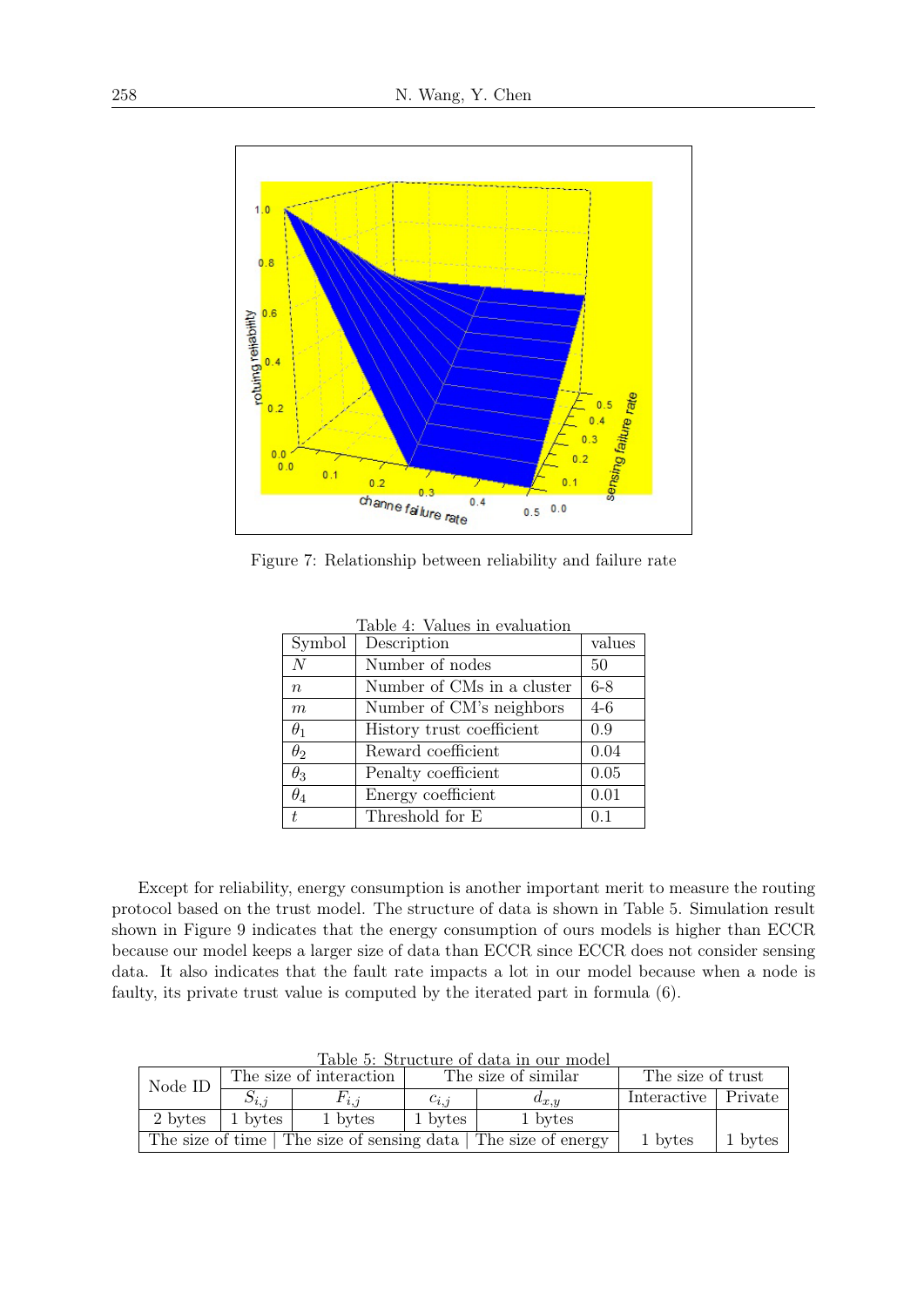

Figure 8: Reliability of different fault rate



Figure 9: Energy cost of different fault rate

### 6.4 Evaluation of fault detection based on our model

In this subsection, we compare our model with TMS since TMS is an outstanding trust model considering different factors in WSN. The result is shown in Figure 10 which indicates that the detection of our model is higher than TMS during the running time because we introduce private trust to rapidly judge a fault node. But the fluctuation is larger than TMS due to the temporary malicious judge of event nodes.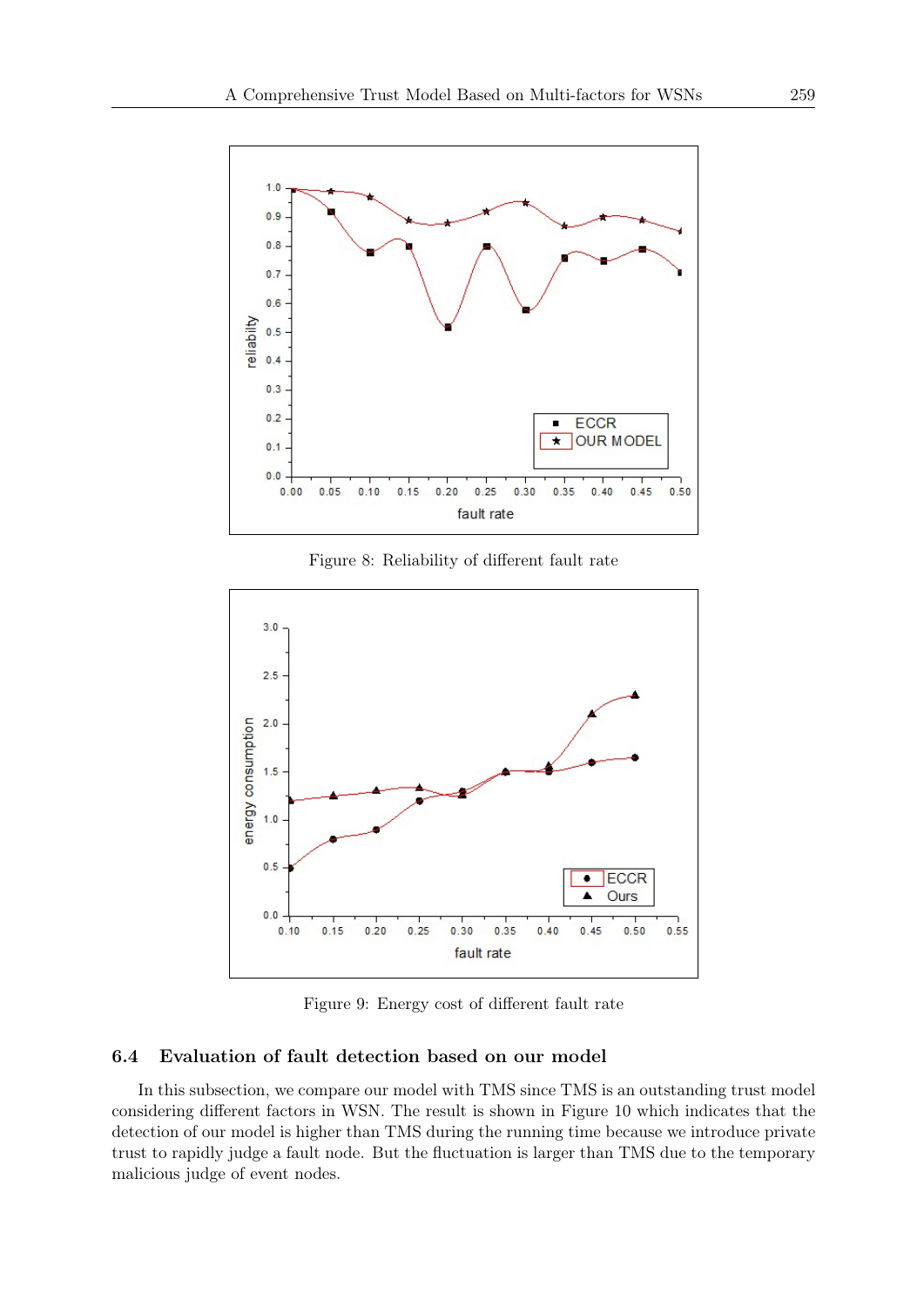

Figure 10: Detection rate within running time

# 7 Conclusion and future work

In this paper, a trust model based on multi-factors is proposed. It defines multi-factors in WSN to help build trust model including private trust and interactive trust. Private trust focuses on the past record, current record and remaining energy of a node and interactive trust focuses on the interaction of a node with its neighbors. Interactive factors include communication, data and time to keep nodes connective, consistent and synchronized. Private factors include data and energy to ensure a node consistent with itself and keeping active when working. The validation shows the increasing of factors' value can lead to the increasing of interactive trust value and the impacting of one factor is limited. Using the two types of trusts, a routing trust algorithm is proposed that is expressed as a two-weight diagram. With the routing model, a node can transmit its sensing data more accurately to the cluster head or sink than ECCR, but consume more energy. Furthermore, the trust model can be used in fault detection and the simulation results comparing with TMS show that the proposed model can rapidly detect fault and effectively raise fault detection rate with a fluctuation due to event nodes. In the future, we will pay more attention on the application of the model and algorithm this paper proposed to real wireless sensor network, for example, the environment detecting.

#### Acknowledgements

This work is supported by the National Basic Research Program of China (Grant No. 2011CB302802) and the Innovation Group Project of the National Natural Science Foundation(Grant No. 61321064). The National Natural Science Foundation of China (Grant No. 61370100). Shanghai Knowledge Service Platform Project (No. ZF1213). Wang acknowledges the supported of the key discipline of Shanghai second polytechnic University named software engineering (No.XXKZD1301). The authors would like to thank the referees for their invaluable comments and suggestions.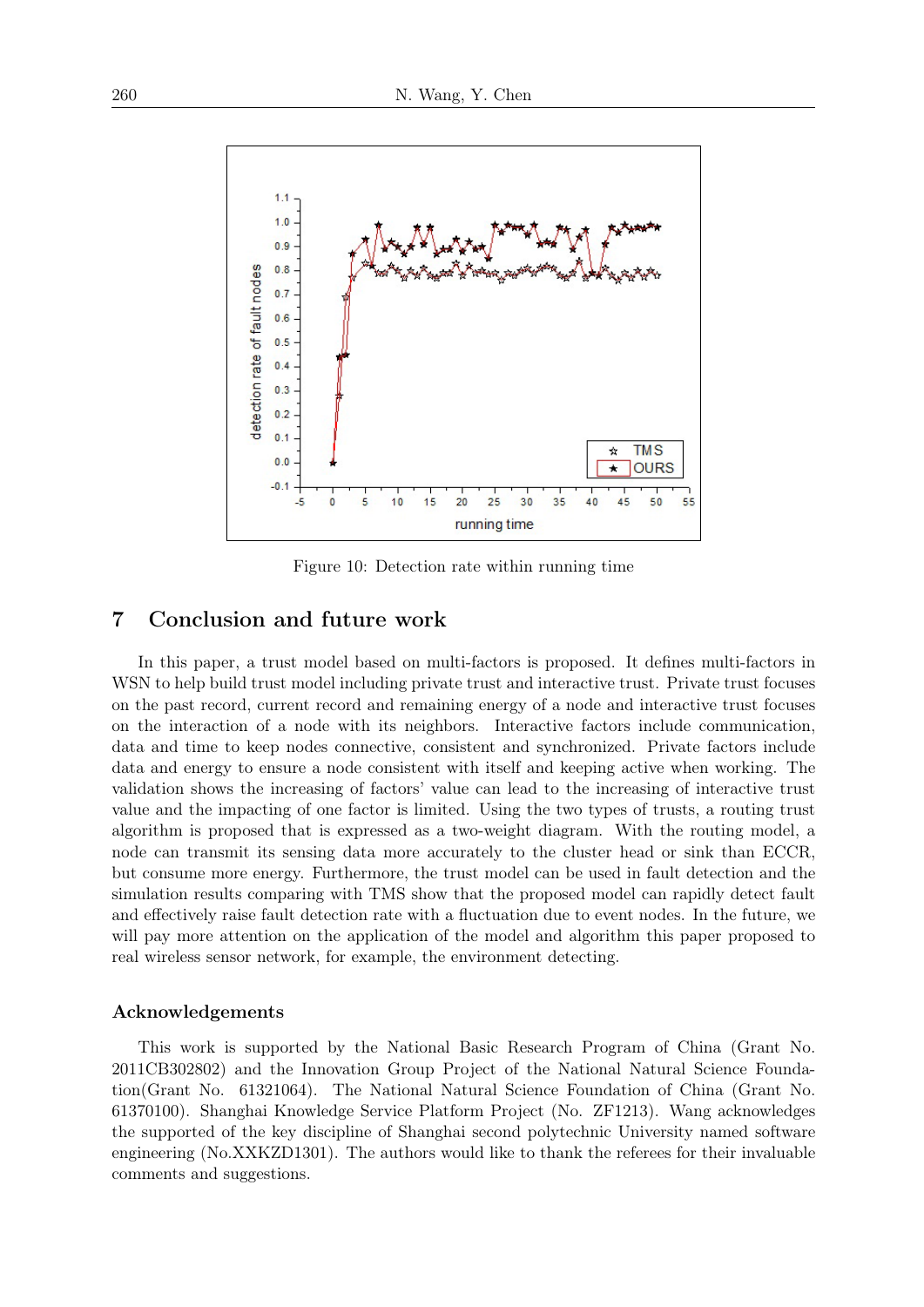## Bibliography

- [1] Osman Khalid, Samee U.Khan(2013); Comparative study of trust and reputation systems for wireless sensor networks, *Secutity and Communication Networks*, 6(6):669-688.
- [2] Xiang Gu, Jianlina Qiu, Jina Wang(2012); Research on Trust Model of Sensor Nodes in WSNs, *Procedia Engineering*, 29(2012):909-913.
- [3] Renjian Feng, Shenyun Che, Xiao Wang, Ning Yu(2013); Trust Management Scheme Based on D-S Evidence Theory for Wireless Sensor Networks, *International Journal of Distributed Sensor Networks*, 2013(2013):9-18.
- [4] K.Hoffman, D.Zage, C.Nita-Rotaru(2009); A survey of attack and defense techniques for reputation systems, *ACM Computing Surveys*, 42(1):1-31.
- [5] C.Karlof, D.Wagner(2012); Secure routing in wireless sensor networks, *International Journal of Computer Science Issues*, 9(1): 187 $\AA$ <sup>-</sup>C191.
- [6] J.Lopez, R. Roman, C.Alcaraz(2009); Analysis of security threats, requirements, technologies and standards in wireless sensor networks, *Foundations of Security Analysis and Design*,  $25(2):289-338.$
- [7] B.Xiao, B.Yu(2006); Detecting selective forwarding attacks in wireless sensor networks, *In Proceedings of the 20th International Parallel and Distributed Processing Symposium*, 2006(2006):1-8.
- [8] Y.Yu, K.Li, W.Zhou, P.Li(2012); Trust mechanisms in wireless sensor networks: attack analysis and countermeasures, *Journal of Network and Computer Applications*, 35(3): 867- 880.
- [9] E.Aivaloglou, S.Gritzalis, C.Skianis(2008); Trust establishment in sensor networks: behaviour-based, certificate-based and a combinational approach, *International Journal of Systems Engineering*, 16(5): 128-148.
- [10] R Feng, X Xu, X Zhou, J Wan(2011); A trust evaluation algorithm for wireless sensor networks based on node behaviors and ds evidence theory, *Sensors*, 11(2):1345-1360.
- [11] Riaz Ahmed, S.Jameel(2009); Group-based trust management scheme for clustered wireless sensor networks, *IEEE Transactions on Parallel and Distributed Systems*, 20(11): 1698- 1712.
- [12] Ganeriwal(2008); Reputation-Based Framework for High Integrity Sensor Networks, *In Proceedings of ACM workshop security of ad hoc and sensor networks*, 4(3): 66-72.
- [13] V.R. Sarma Dhulipala, N.Karthik, RM.Chandrasekaran(2013); A Novel Heuristic Approach Based TrustWorthy Architecture for Wireless Sensor Networks, *Wireless Pers Commun*, 18(3):189-205.
- [14] Na Wang, YiXiang Chen(2013); A Fault-Event Detection Model Using Trust Matrix in WSN, *Sensors & Transducers journal*, 158(11):190-194.
- [15] Na Wang, Yanxia Pang(2014); An improved light-weight trust model in WSN, *Computer Modeling & New Technologies*, 18(4):57-61.